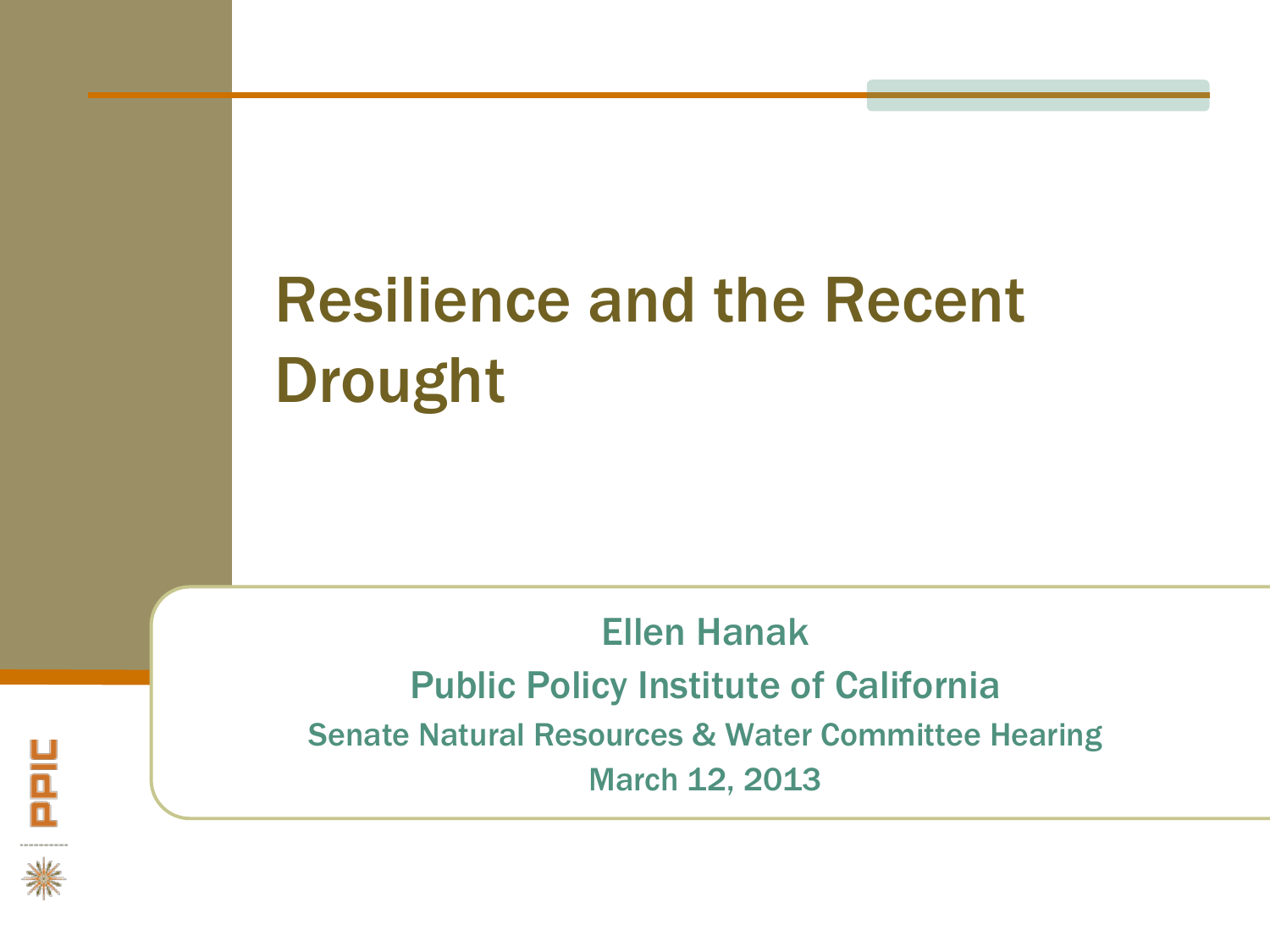## California's Economy Is Used to Weathering Periodic Droughts



**California Journal, 1991**

- Variable climate a constant
- Urban utilities tend *not* to short highest value activities
	- Public health/safety (e.g., hospitals)
	- Employment centers (e.g. industry, commerce)
- Agriculture most vulnerable, but small share of economy  $(1-2%$  of GDP)\*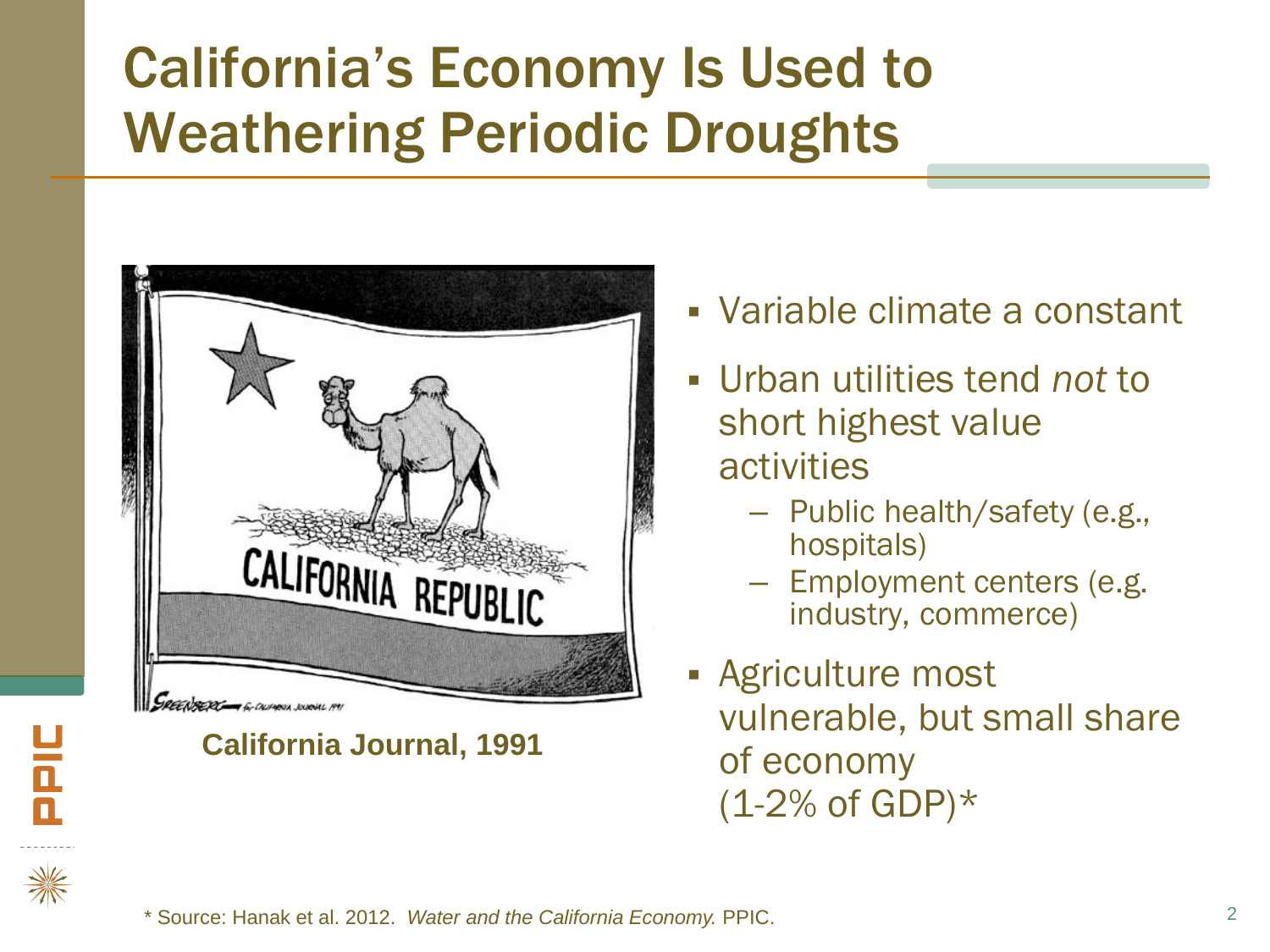### Droughts Often Spur Innovation in Water Management

- **Late 1980s early 1990s drought propelled** numerous initiatives to diversify water portfolios:
	- Water use efficiency
	- Water marketing
	- Groundwater banking
	- Recycled wastewater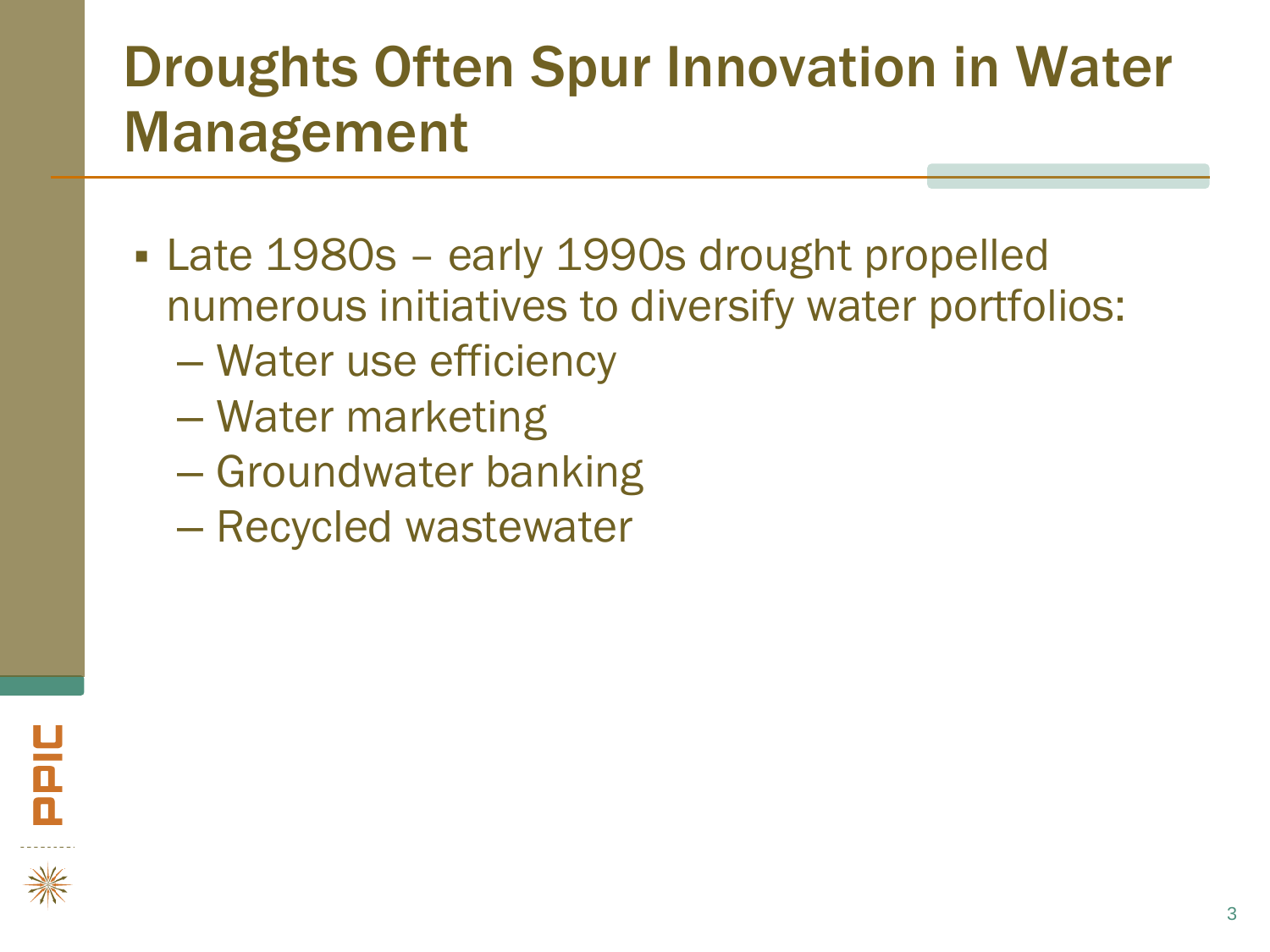## What Did We Learn From the Latest Drought?

- Dating the drought:
	- 3 consecutive dry years (2007-09)
	- Drought emergency: June 2008 to March 2011
- Quick look at 4 key areas:
- (1) Urban water use efficiency
- (2) Farm economy
- (3) Water markets
- (4) Groundwater management and banking

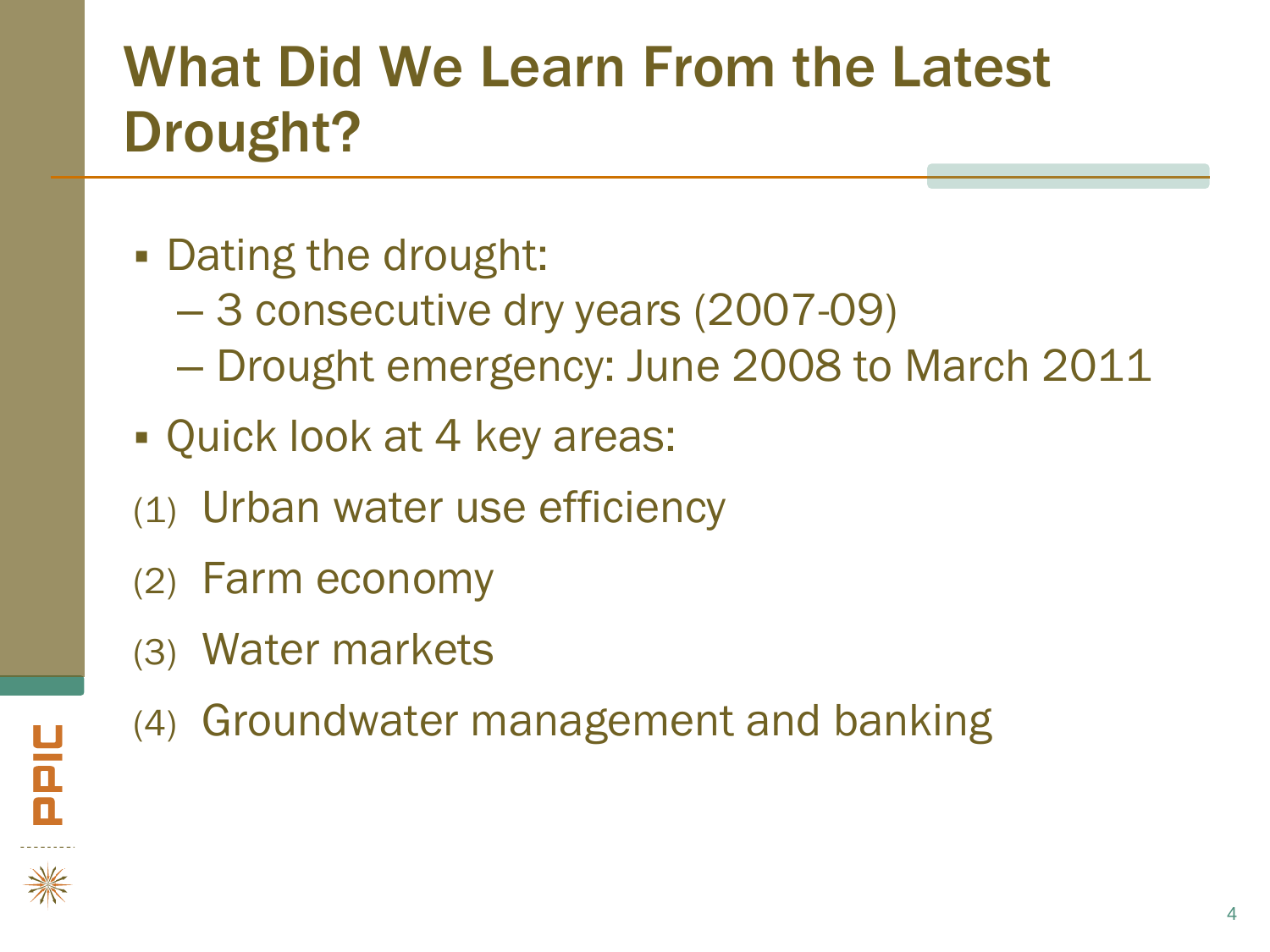### Urban Water Savings

- Substantial declines in per capita water use in response to drought programs
	- Weak economy also a factor…
	- …as were new Delta pumping restrictions
- Questions:
	- Can water savings be maintained? (SBx7-7 goal of 20% X 2020)
	- Can water agencies become more financially resilient to droughts?

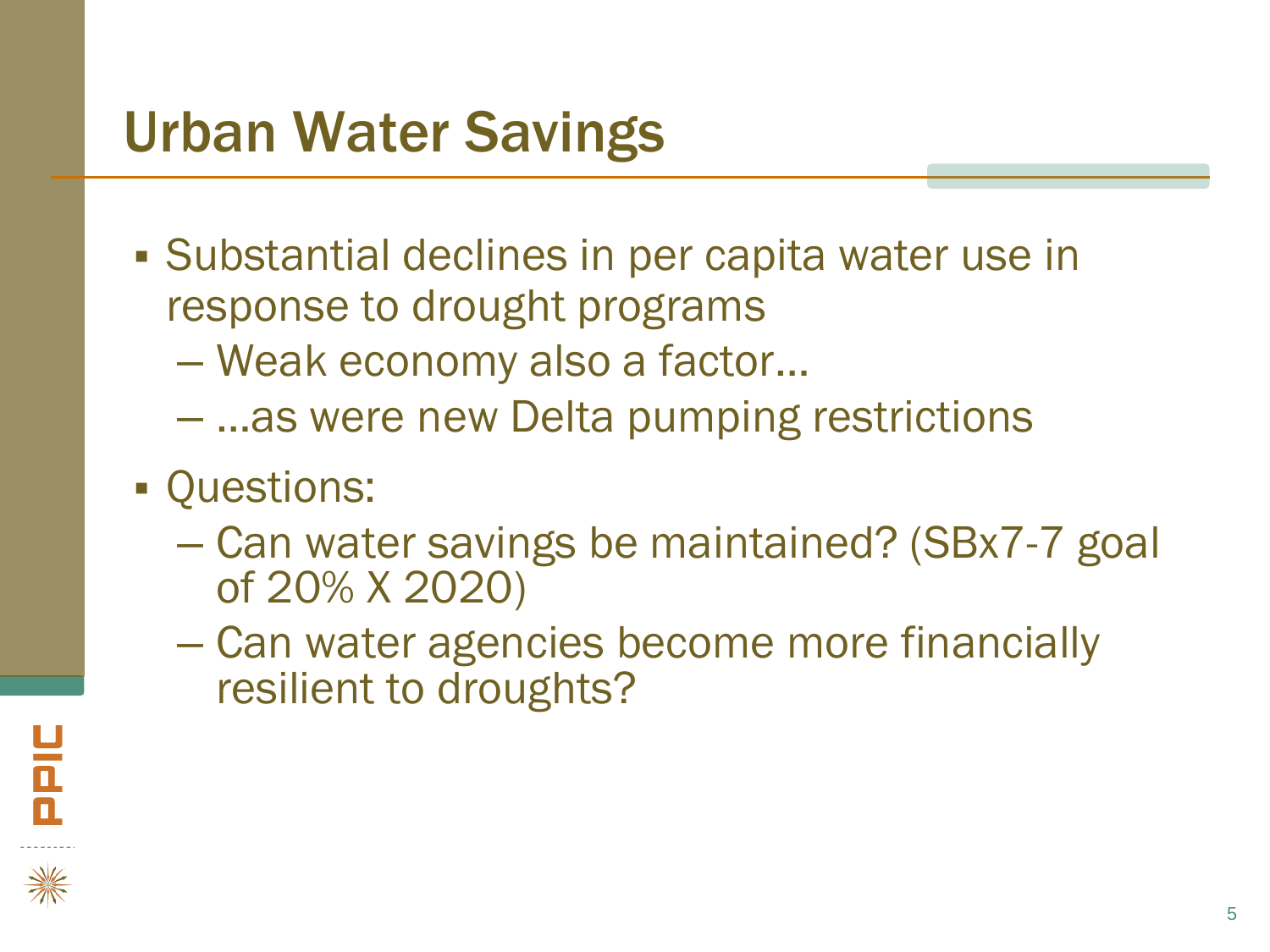#### Farm Economy Revenue and Job Losses

- **Hardest hit area: San Joaquin Valley\*** 
	- 2009 Revenues: ~\$350 million
	- 2009 Jobs: ~10,000
	- 2009 Acres: ~285,000
- **Drought effects mitigated by management tools:** 
	- Water transfers, increased groundwater pumping
- Questions:

**NE** 

- Viability of increased dry-year pumping in over- drafted areas?
- "Internalizing" costs of groundwater pumping on others, e.g. subsidence of infrastructure?

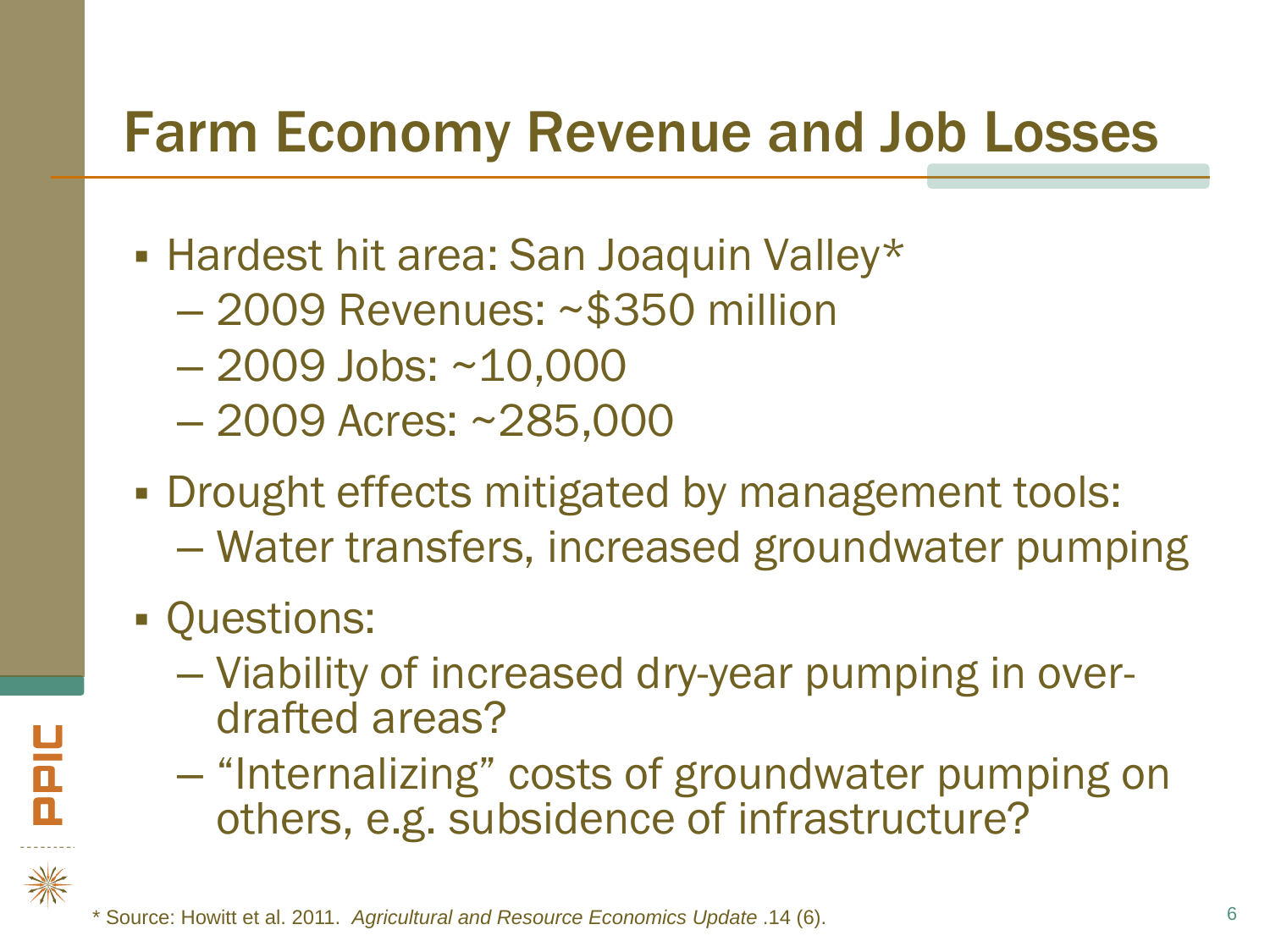### Slowing Water Market Was Unable to Provide Much Drought Relief



u<br>A<br>A

- **Infrastructure constraints: Delta**
- Institutional constraints: complex, frequently changing approval process
- In all, only 500,000-600,000 acre-feet dry-year supplies from 2007–2010
- Question: Can we relieve these constraints?

Source: Hanak and Stryjewski. 2012. *California's Water Market, By the Numbers*. PPIC.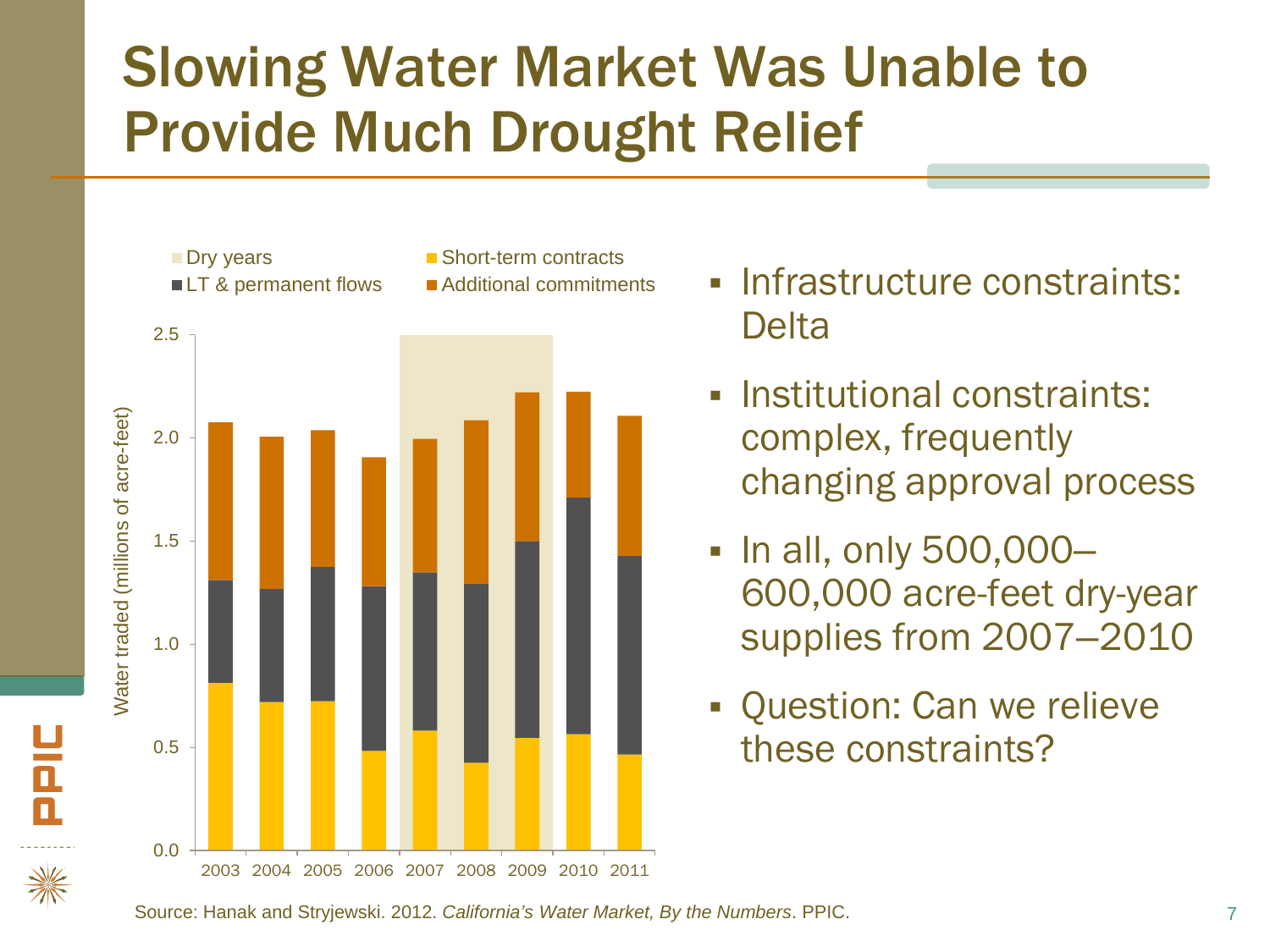## New Groundwater Banks Were Very Useful During Recent Drought



님<br>교

- Total withdrawals 2007–10: 1.9 maf (3x more than water market)
- Rapid recharge thanks to very wet 2011
- But some conflicts over falling groundwater tables
- Questions:
	- How to strengthen groundwater management in banking areas?
	- How to ensure recharge abilities given Delta pumping restrictions?

Source: Hanak and Stryjewski. 2012. *California's Water Market, By the Numbers*. PPIC.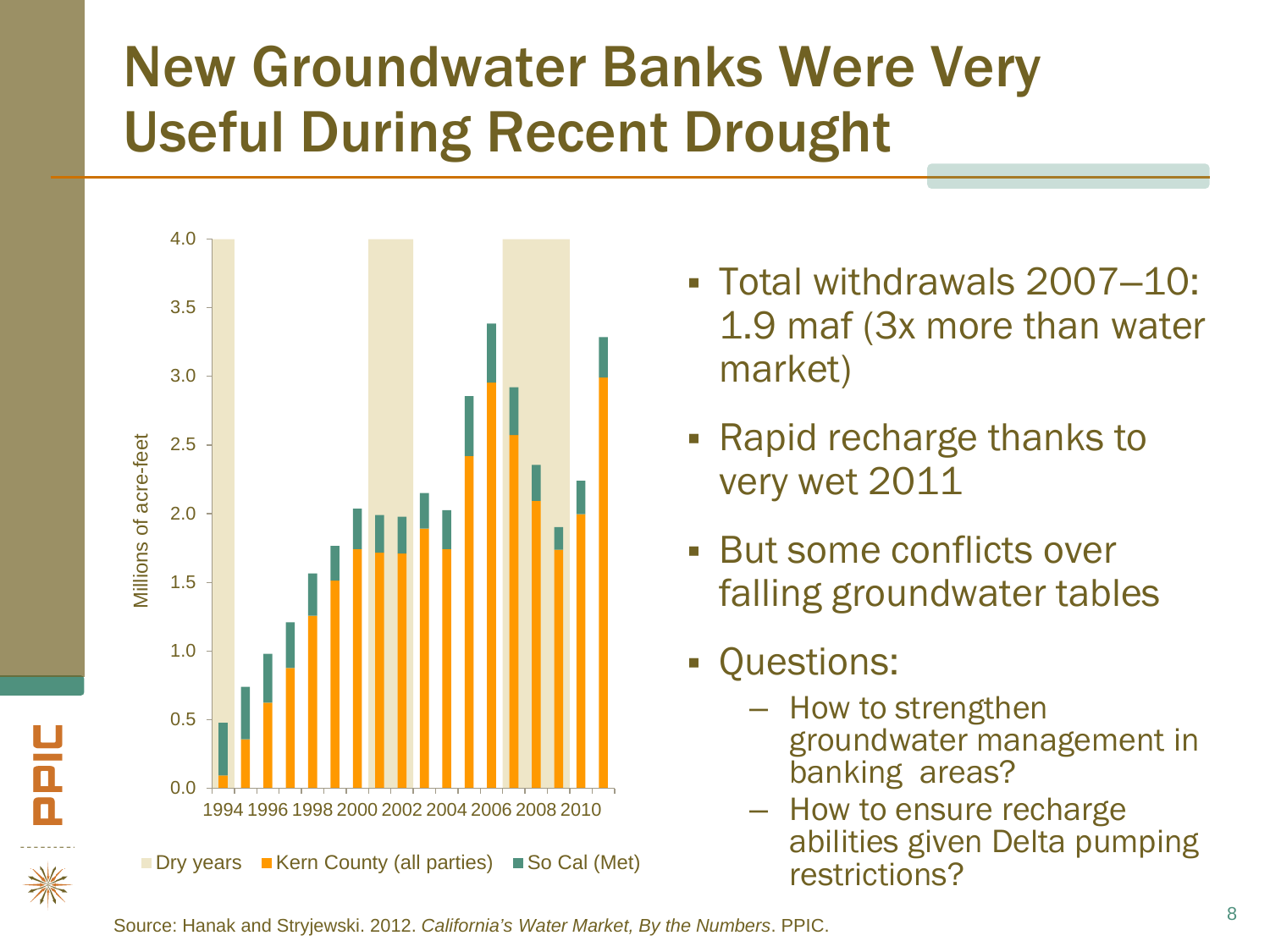### **Takeaways**

- California's economy can handle multi-year droughts
- But continued innovation is required to reduce the costs of shortages
- Delta conveyance matters for a diversified portfolio: water marketing and groundwater banking
- Marketing and groundwater institutions also need strengthening
- Expansion of other diversification tools is also important: water use efficiency, other local sources
- Water utilities need to improve rate structures to accommodate droughts *and* long-term conservation